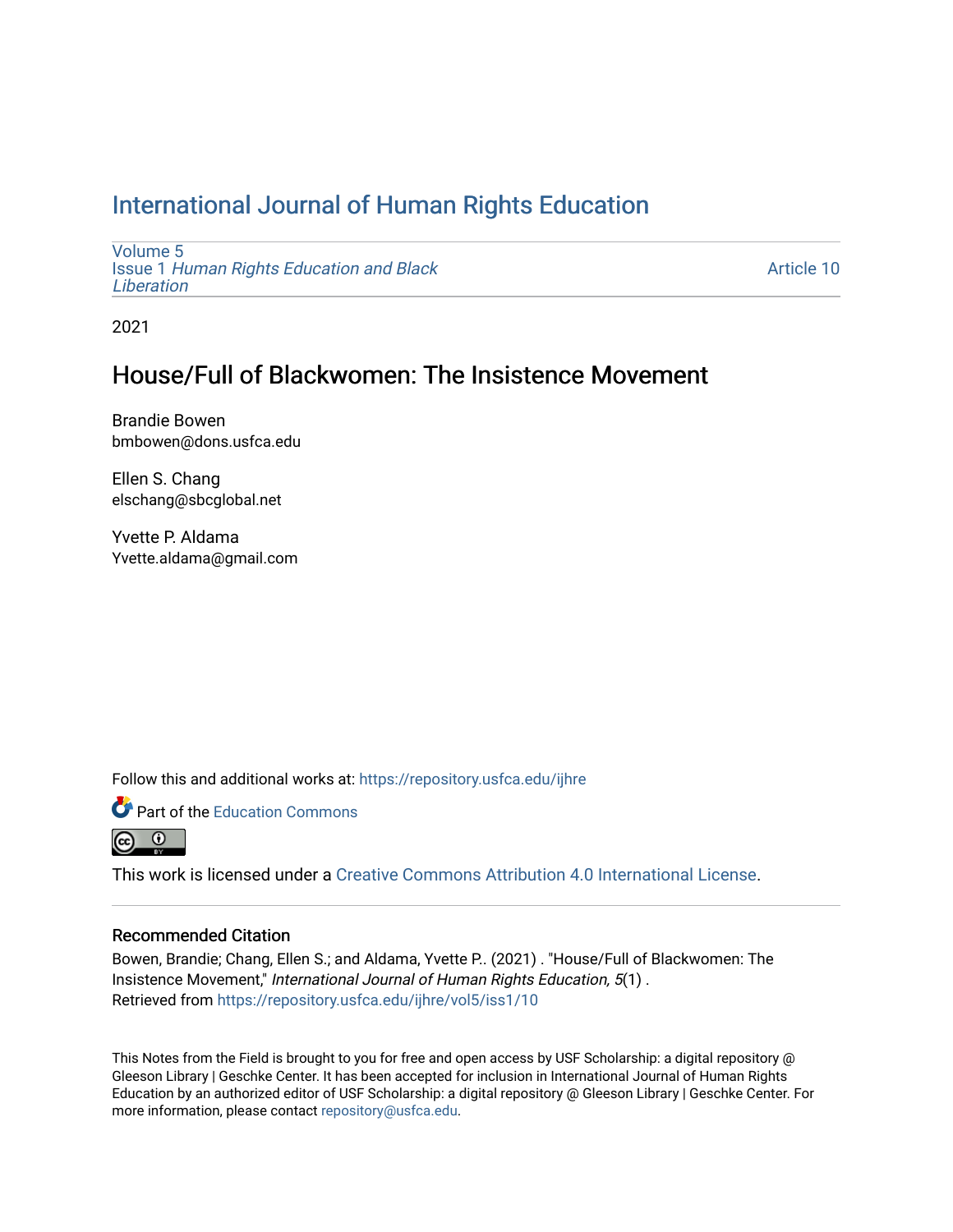# **Notes From The Field**

## House/Full of Blackwomen: The Insistence Movement

Brandie Bowen<sup>\*</sup>, Ellen Sebastian Chang<sup>\*\*</sup>, and Yvette Aldama<sup>\*\*\*</sup>

*What one does realize is that when you try to stand up and look the world in the face as if you had a right to be here, you have attacked the entire power structure of the western world.* (*James Baldwin, 1969)*

<sup>\*</sup> **Brandie Bowen** is an organizer for education equity, community-based educator & artist, and a Master's student in USF's Human Rights Education program. She currently serves as Lead Organizer at Coleman Advocates where she started an early organizing and political education program for elementary and middle school students called Children Making a Change. Brandie is a proud Auntie who dedicates her work to the liberation of Black and Brown children, to her community, and to her ancestors whose shoulders she stands on. [bmbowen@dons.usfca.edu](mailto:bmbowen@dons.usfca.edu)

<sup>\*\*</sup> **Ellen Sebastian Chang**, Creative Director and Arts Educator, is a long-time Oakland resident and recent Portland, Oregon transplant. Ellen is co-director, writer and cocollaborator for Housefull of Blackwomen. She has directed and collaborated with some of the best artists in the Bay and beyond in opera, dance, theater, spoken word and performance art. She was the co-owner/General Manager of FuseBox West Oakland from 2011-2017 and the creative director and arts educator for The World as It Could Be Human Rights Education Project from 2006-2020[. elschang@sbcglobal.net](mailto:elschang@sbcglobal.net)

Yvette Phillips Aldama is a Cultural Keeper, Cultural Practitioner, Cultural Bearer, Earth Shaker & Ice Cream Maker. She is initiated and trained into the mysteries of Chango in the Afro-Cuban religious tradition, Lucumi. Her lifework is centered on the wellbeing of Black women and girls in Oakland, organizing around such issues as reproductive health and justice, self-help groups and commercially sexually exploited children (CSEC). She is a co-spiritual advisor and co-leader of Processions and Rituals for House/Full of Black Women: a site-specific ritual performance project located in Oakland, CA. She is a 2017- 2018 Isadora Duncan Dance Awards co-winner for Visual Set Design: House/Full of Black Women: Episode 12; passing /through/the great middle. yvette.aldama@gmail.com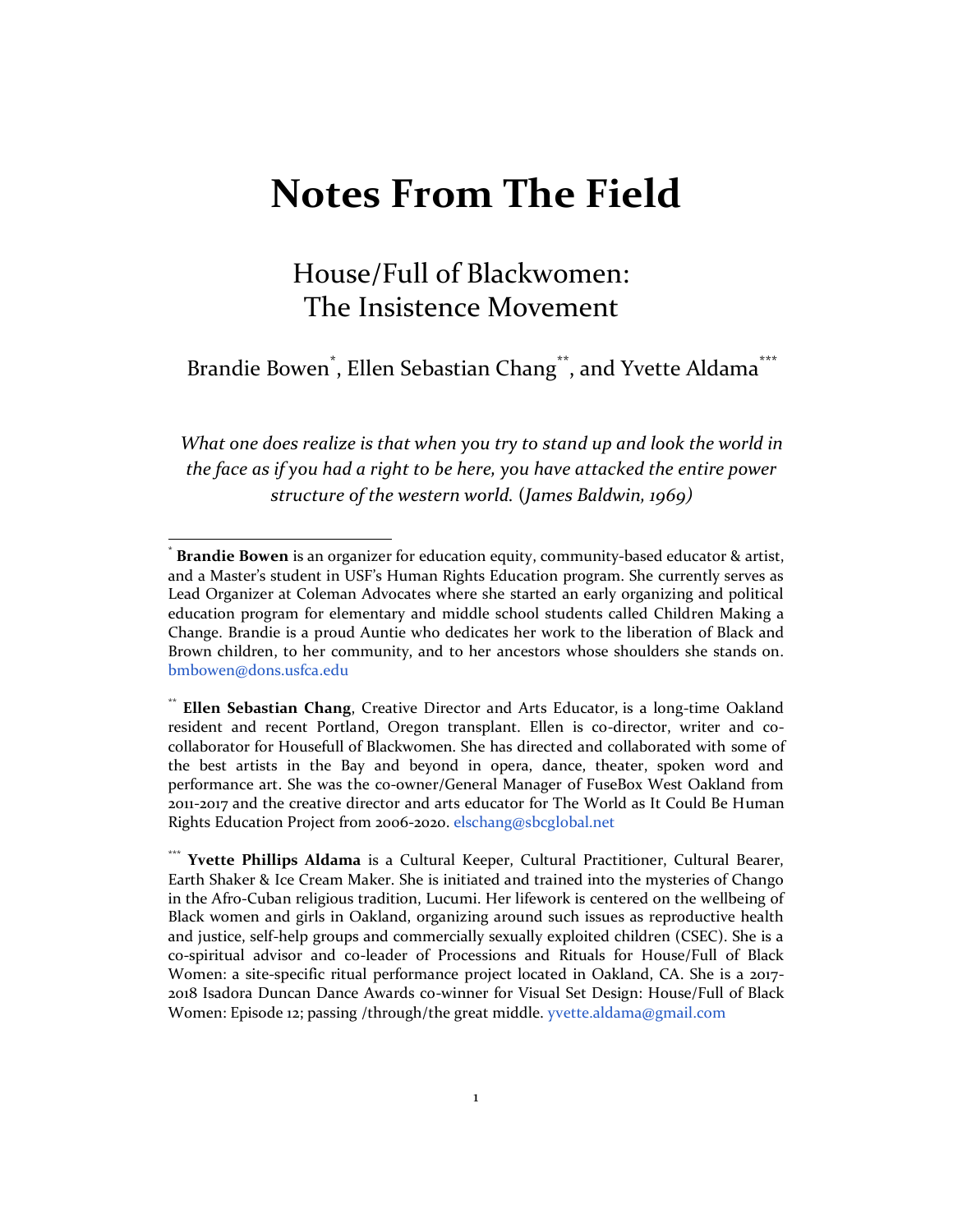Te write this underneath a fiery sky in the Bay Area where Black people are looking the world in the face with an unyielding certainty that we have a human right to be here. Nevertheless, **EXECU A** existe this underneath a fiery sky in the Bay Area where Black people are looking the world in the face with an unyielding certainty that we have a human right to be here. Nevertheless, our certainty goes beyond the right to live deeply joyful, abundant, and unshackled lives. While the fight for Black lives stretches across the globe, we focus specifically on local attacks meant to suppress the existence of Black women in Oakland, California and how we rise up through powerful insistence. The subjugation of Black women in this localized context is a direct reflection of a widespread effort to uproot Black communities from their guaranteed human rights. As Eleanor Roosevelt, the first Chairperson in the Commission on Human Rights, once said "Where, after all, do universal human rights begin? In small places, close to home" (Roosevelt, 1958 as cited in Horton, 2007 ).

While we are experiencing the widespread mathematics of apocalyptic change, we focus in on our small place—the city of Oakland in the State of California. Presently in California, there are 600,000 cases of Covid-19, nearly 12,000 deaths, and in the last 72 hours a historic amount of nearly 11,000 lightning strikes have caused about 367 fires. People are also standing on the front lines of protests and other projects for systemic change calling for the city to disinvest from a police force that murdered Oscar Grant, Raheim Brown, and many others in Oakland. Furthermore, Black women and girls are disproportionately affected as they manage living in the midst of a global pandemic while also facing rapid gentrification, high rates of institutional and physical violence against Black queer women and gender non-conforming people, and absurd criminalization of everyday Black life. This is the world that Black women are boldly looking in the face, and, undoubtedly, the world is looking back.

The world James Baldwin (1969) refers to above was not the Earth,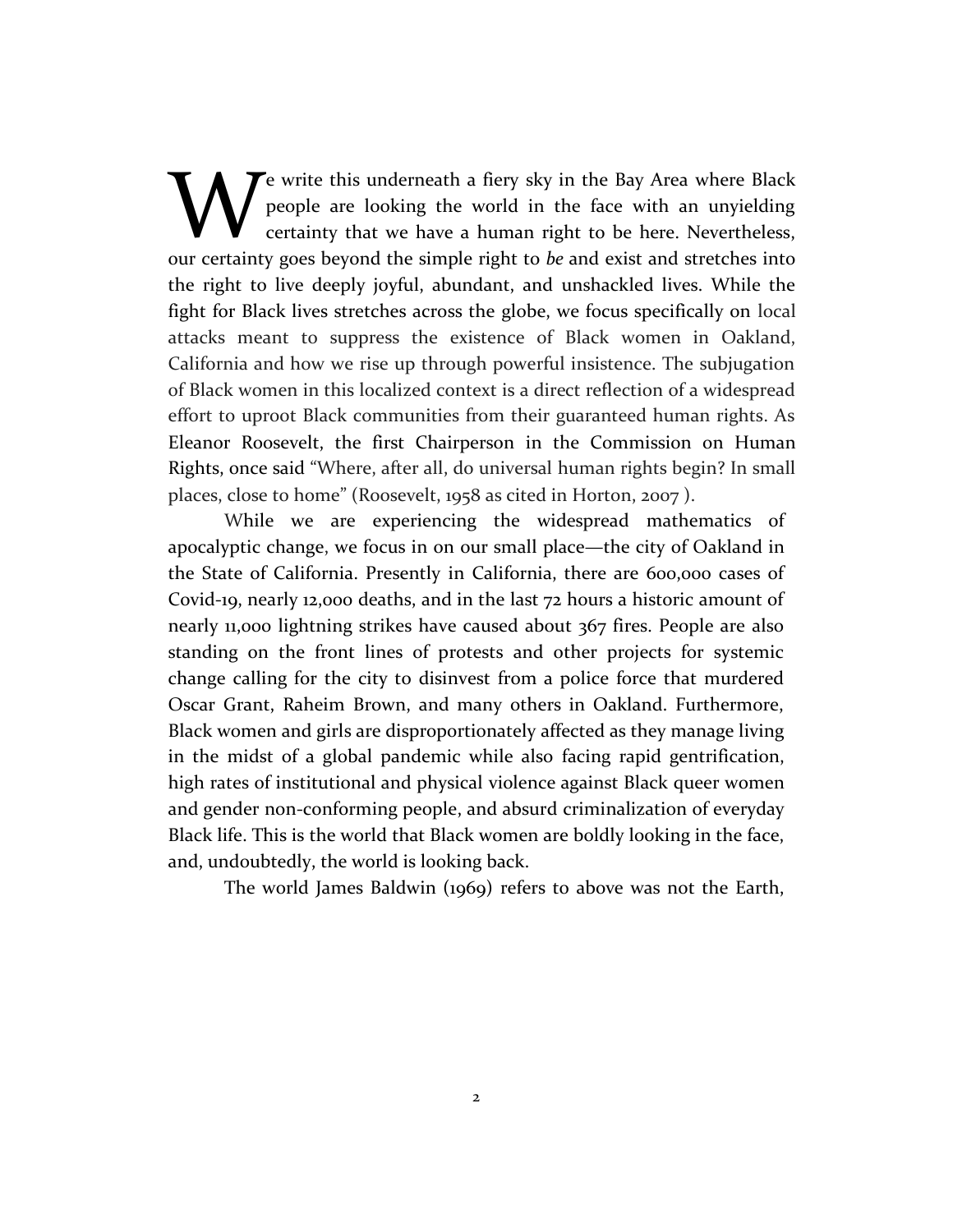Land, or community that nurtures us. Baldwin was talking about a White<sup>1</sup>, colonial gaze that zooms into our "small places, close to home" in order to survey our joy and resilience and then attack our right to imaginative, selfdetermined life. [House/Full of Blackwomen](https://localnewsmatters.org/2020/08/07/house-full-of-blackwomen-delivers-rituals-outside-the-confines-of-a-theater/) ("House/Full"), conceived by Amara Tabor Smith and co-director Ellen Sebastian Chang, is a site-specific ritual performance project that strikes back by building a bridge that links the promises of universal human rights to direct realities of Black people. They produce transformative art that addresses issues of displacement, well-being, and sex trafficking of Black women and girls in Oakland. Set in various public sites throughout Oakland over a five-year period, this community-engaged project is performed as a series of "Episodes" that are driven by the core question, "How can we, as Black women and girls find space to breathe, and be well within a stable home?"

#### **We Insist**

*Resistance is always about being in response or reaction to something. We are in the resistance movement, but what if we become the insistence movement? We insist on our humanity. We insist upon housing, we insist upon respect. Because when you look up the word 'insist' in the dictionary, its root meaning is perseverance. It's more of a demand. And it's an actualization as such.*

*House/Full is all about the insistence movement. We insist on the dignity of our life. And you can't take that away from us. If my circumstances which are interconnected to this racist capitalist* 

<sup>1</sup> *Editorial note: in adherence with the style guide of the American Psychological Association, the IJHRE capitalizes all racial groups for articles, including Black, White and Indigenous. There has been general consensus for the capitalization of the "B" in "Black" with more debates around the term "White" versus "white." As scholar Eve L. Ewing writes (see [here\)](https://zora.medium.com/im-a-black-scholar-who-studies-race-here-s-why-i-capitalize-white-f94883aa2dd3): "Language and racial categories have some important things in common: They are fluid, they are inherently political, and they are a socially constructed set of shared norms that are constantly in flux as our beliefs and circumstances change." We understand that language and conventions may change, and have decided at this moment in time, to capitalize all racial groups referenced in this special issue.*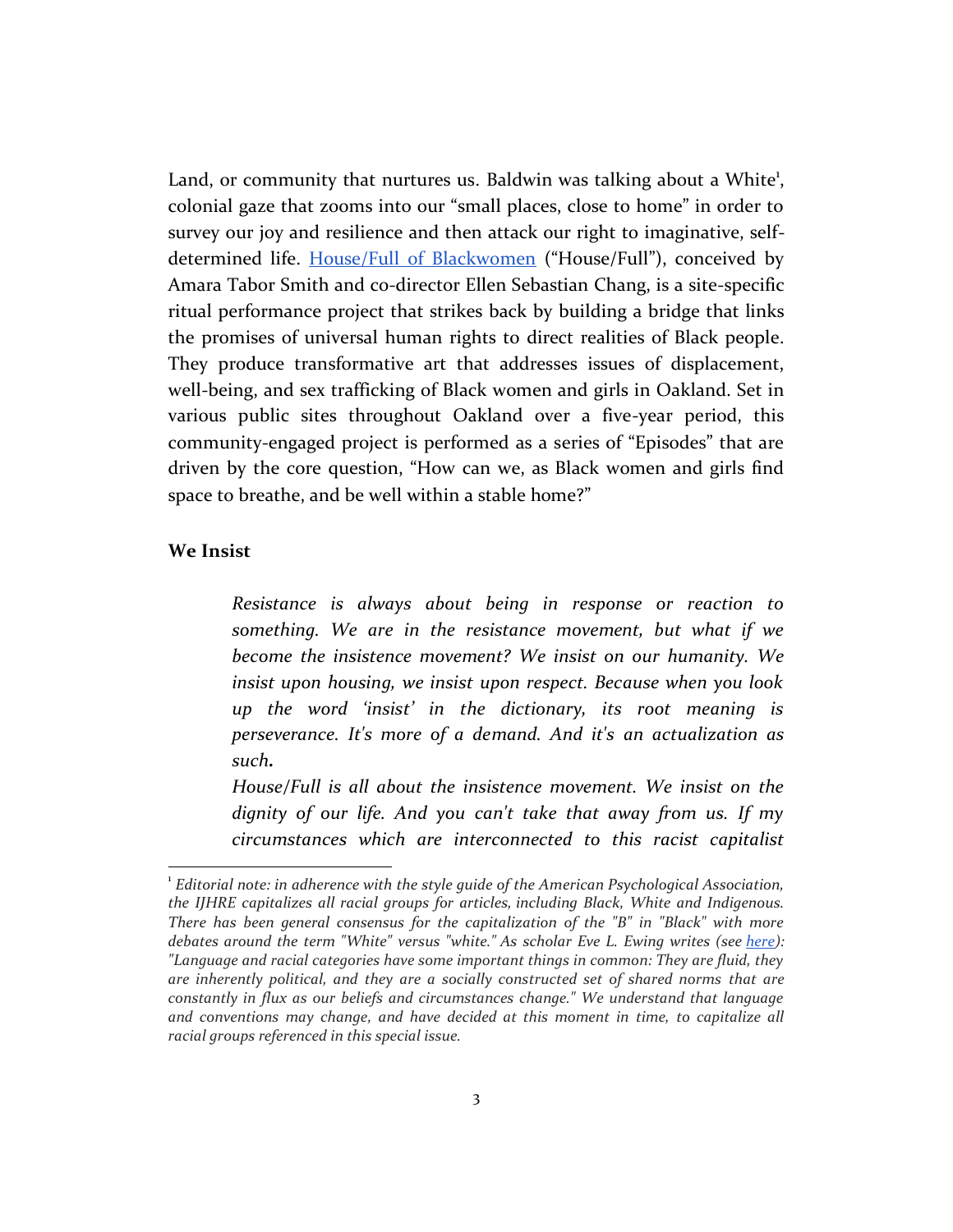*system forced me on the streets, I understand that my value as a human being is not diminished by my circumstances. I still exist as a full human being who insists on my human rights.* (Ellen Sebastian Chang, 2020).

House/Full of Blackwomen is a revolutionary group that asserts their right to a stable, vibrant life and cites the guarantees of the Universal Declaration of Human Rights (UDHR) as a means to changing the material conditions of Oakland's Black community. They focus specifically on UDHR articles that affirm their right to "a standard of living adequate for the health and well-being of one's self and of one's family, including food, clothing, housing and medical care and necessary social services, and the right to security" (Article 25). They also cite their right to rest and leisure (Article 24) and the protection guaranteed to them that "no one shall be held in slavery or servitude; slavery and the slave trade shall be prohibited in all their forms" (Article 4). House/Full of Blackwomen transforms the promises of these articles into [active art](https://www.youtube.com/watch?v=hYAOUIZK4tk) [t](https://www.youtube.com/watch?v=hYAOUIZK4tk)hat educates and heals the community while dismantling oppressive power structures.

This powerful group of Black women assert that their role as lead artists is to understand their community's needs in order to alchemize and distill them into public performance, as well as ritualize them into private actions of healthy change. House/Full of Blackwomen offers financial stipends, meals, and healing circles: This is "shadow work," quiet work, work that happens over time and space and in respectful service to the (un)recognized creative service and brilliance of countless unnamed Black women and girls who inhabit and fuel our global imaginations. One powerful episode, titled "[Black Womxn Dreaming](https://www.kqed.org/arts/12959678/a-house-full-of-black-women-a-week-of-rest)," portrays Black women ritualistically resting and dreaming in interactive, magical installations.

Capitalism has historically overworked Black women to the point in which they suffer disproportionately from sleep related illnesses and are denied health and rest at its full capacity. Angela Davis' "Reflections On The Black Women's Role in the Community of Slaves" describes the violence of laboring excruciatingly long hour days under the thumb of brutal overseers and slave patrols. She also points out that Black women had to perform a double duty because they played a central role in the community of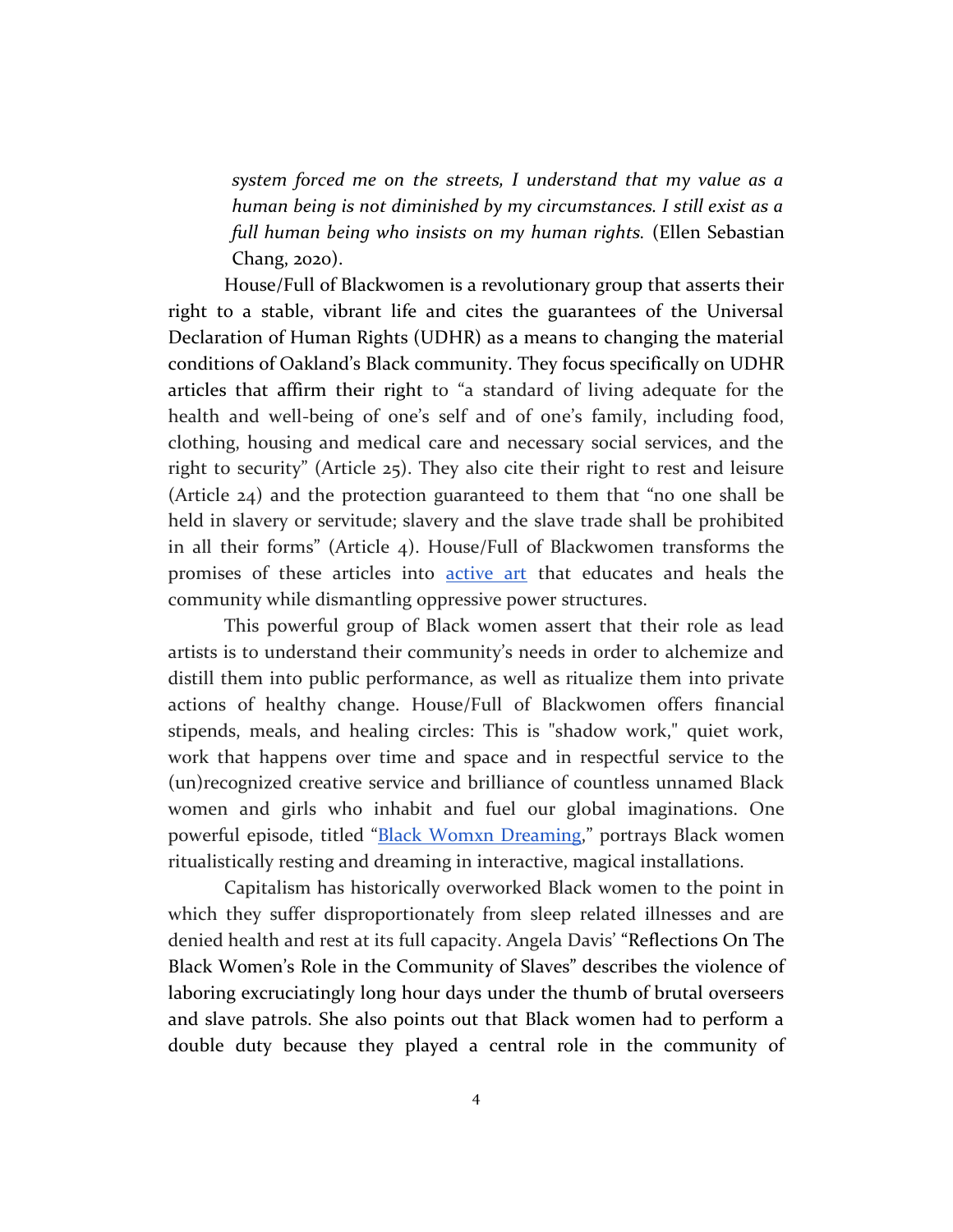enslaved people as well. After hard days in the field or the master's house, a Black woman was expected to continue working in her slave quarters by performing domestic labor (Davis, 1972, p. 85). Her body was treated as a machine made to labor and birth more labor power for the economic interests of the slave owner. Davis (1972) also notes that because Black women were pushed into being "the center of domestic life...and thus as an important source of survival, the Black woman could play a pivotal role in nurturing the thrust towards freedom" (p. 11). Black women have been so essential in their communities within these caretaking roles and beyond them. Their rebellion, artistry, and leadership have historically been a measurement of the Black community's endurance and fortitude within movements toward fully realized emancipation. Furthermore, we must also be careful not to confine Black women into anti-Black and patriarchal tropes that force them into monolithic servant and lone saviour roles. This would only reproduce the imbalance of labor, power, and suffering House/Full is fighting against.

House/Full of Blackwomen is grounded in ancestral knowledge as they break these toxic, capitalist cycles that have bled into the everyday lives of 21<sup>st</sup> century Black women and tried to rob them of their right to rest and leisure. This beautiful episode is one of many that subverts hegemonic goals to isolate Black women from their joy and health and provides them space to embody the liberation they are manifesting for themselves and their lineages.



*Photo entitled "Reparations Vaudeville", provided by House/full of Blackwomen*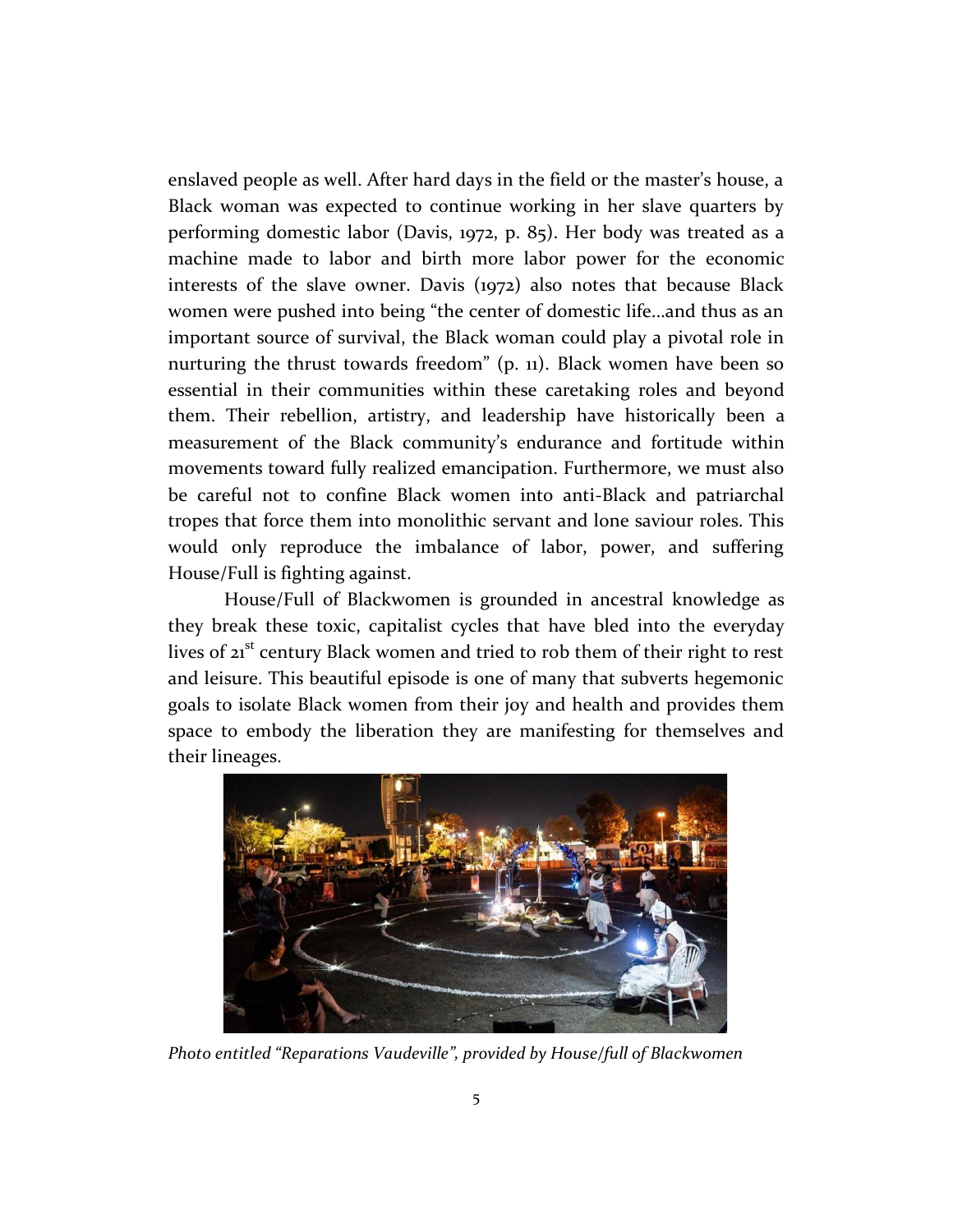This work operates spiritually, physically, and politically as it employs what Audre Lorde (1978) would call the "use of the erotic," (p. 53) whereas the erotic is an internal and collective sense of reclaimed joy and empowered creative energy that generates freedom. It is not based on neoliberal ideologies that goodness and satisfaction are grounded in profit and labor. Revolutionary art like House/full's rituals and installations have the power to shift this dynamic and halt the exploitation of Black women. Recognizing Lorde's power of the erotic within our lives can offer us:

the energy to pursue genuine change within our world, rather than merely settling for a shift of characters in the same weary drama. For not only do we touch our most profoundly creative source, but we do that which is female and self- affirming in the face of a racist, patriarchal, and anti-erotic society. (Lorde, 1978, p. 59)

We plant seeds of change in the Oakland community, looking the world in its face like we have the right to live a holistic life. We insist. Consequently, as Lorde and Baldwin predicted, House/Full's bold insistence on life threatens a Western power structure that is contingent on the repression of Black women, especially.

#### **Lavender Honey Ice Cream: The Flavor of Insistence**

In 2018, Yvette a member of House/Full (who can be seen in [this](https://www.youtube.com/watch?v=ZwIx2pq9j00&feature=youtu.be) [episode](https://www.youtube.com/watch?v=ZwIx2pq9j00&feature=youtu.be)) was fingerprinted and booked for "selling" small batch homemade ice cream. She served this organic ice cream as a treat during the twelfth Episode as an offering to "sweeten" the path for their audience. The House/Full program was used as evidence for her "wrongdoing." Undercover officers came to her home under the pretense of buying ice cream. The report detailing elements of her life (the skin color of her husband, the Orisha altar in her home, etc.) all listed for the unlawful making of ice cream, leading to court hearings and yearlong probation.

These White supremacist laws serve as reminders that joy and sweetness facilitated by a Black woman is sign of humanity being fully realized—and that is a danger to the status-quo. The state takes intentional measures to quell the revolutions of Black women and then hides its hands,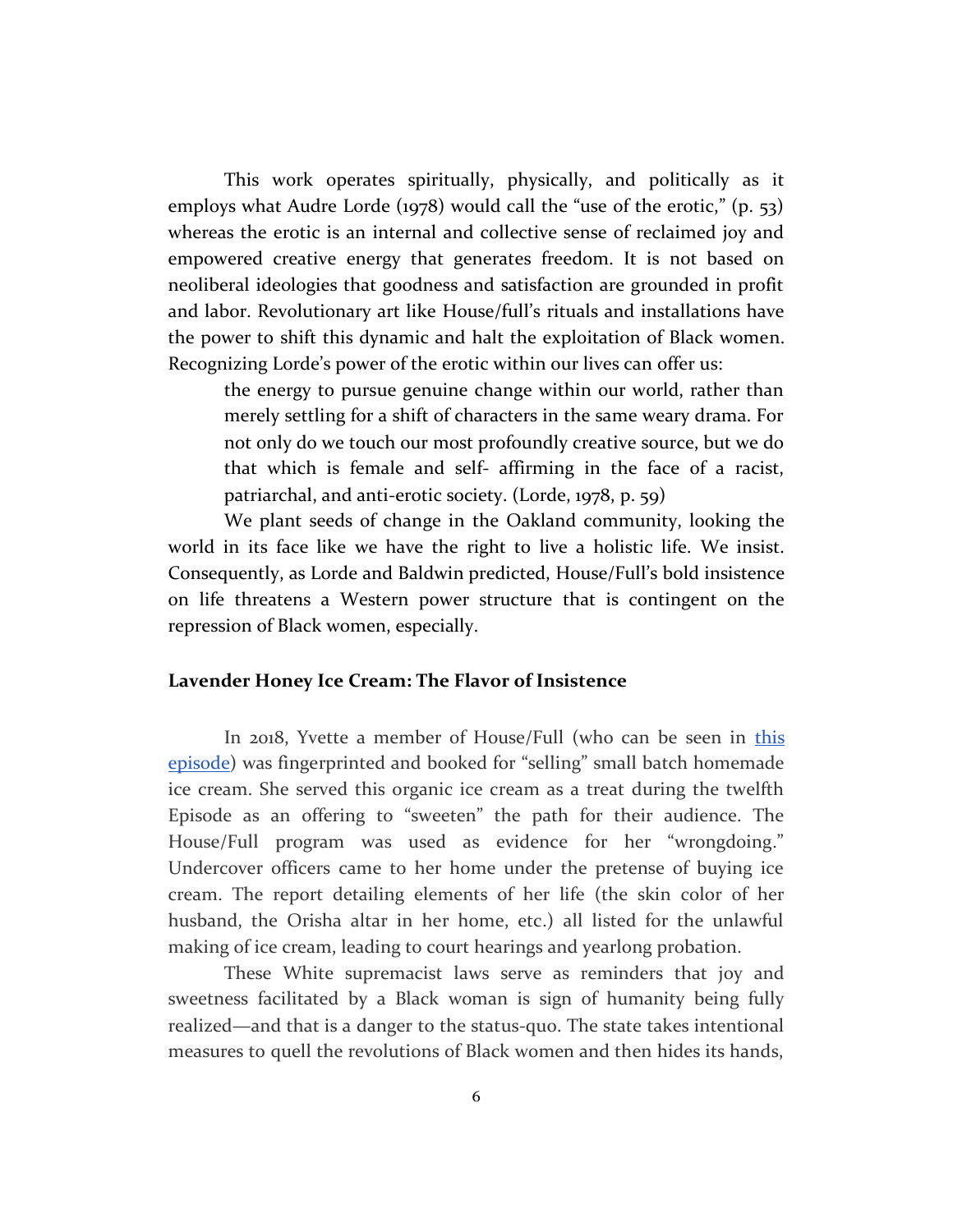calling Black women guilty, crazy, and subhuman. There are deep-seated contradictions between what the Universal Declaration of Human Rights guarantees and what is real to Black women. K.W. Yang (2015) illuminates this contradiction as he reminds us that "the rights to work, leisure, adequate living conditions, and education...were not unmet rights but rights actively destroyed by the state" (p. 229).

Here, Yvette recounts her experience:

*Briefly and for a minute, my spirit left my body, and the crocodile tears that fell, stained the Summons I had carried in and had laid on the table, I felt that. I say... "Ice Cream?" she sits in silence as I try to gather myself, and repeats it again, "Yes. Ice Cream." She then explains to me that two undercover officers had come into my home to purchase ice cream and then proceeds to read me all thirteen of the charges and assures me she will fight this while she is still trying to fix this moment by not slowing me down. I am numb. Someone came into my home to harm me and I welcomed them in and I didn't know? At this time, my mind is racing and scanning the faces of every person who walked through my door wondering who it was? I had only reached out to people that I knew and that were friends of friends. She then tells me that a complaint had come from someone who attended a performance that I had participated in where ice cream was served as part of the performance; the agents had followed my Facebook page and made contact.*

I desperately try to explain to her all the reasons why I made small batches of ice cream, it was **because it brought me joy, because it saved me, because it helped me with the grief and recent loss of my father and because I was good at it** and just like that, I realized, the more I knew the reasons why, the more I became angry. I rarely broke even ...but what I did get was joy. She let me just cry. She didn't rush it; she understood that I, a Black woman with no criminal record, was just dragged into the criminal justice system, and had I been a White or an Asian woman, this would have never gotten this far and would have likely been handled administratively.

The fact that Alameda County sent undercover agents to my home is a betrayal of trust and resources to every resident of Oakland and the State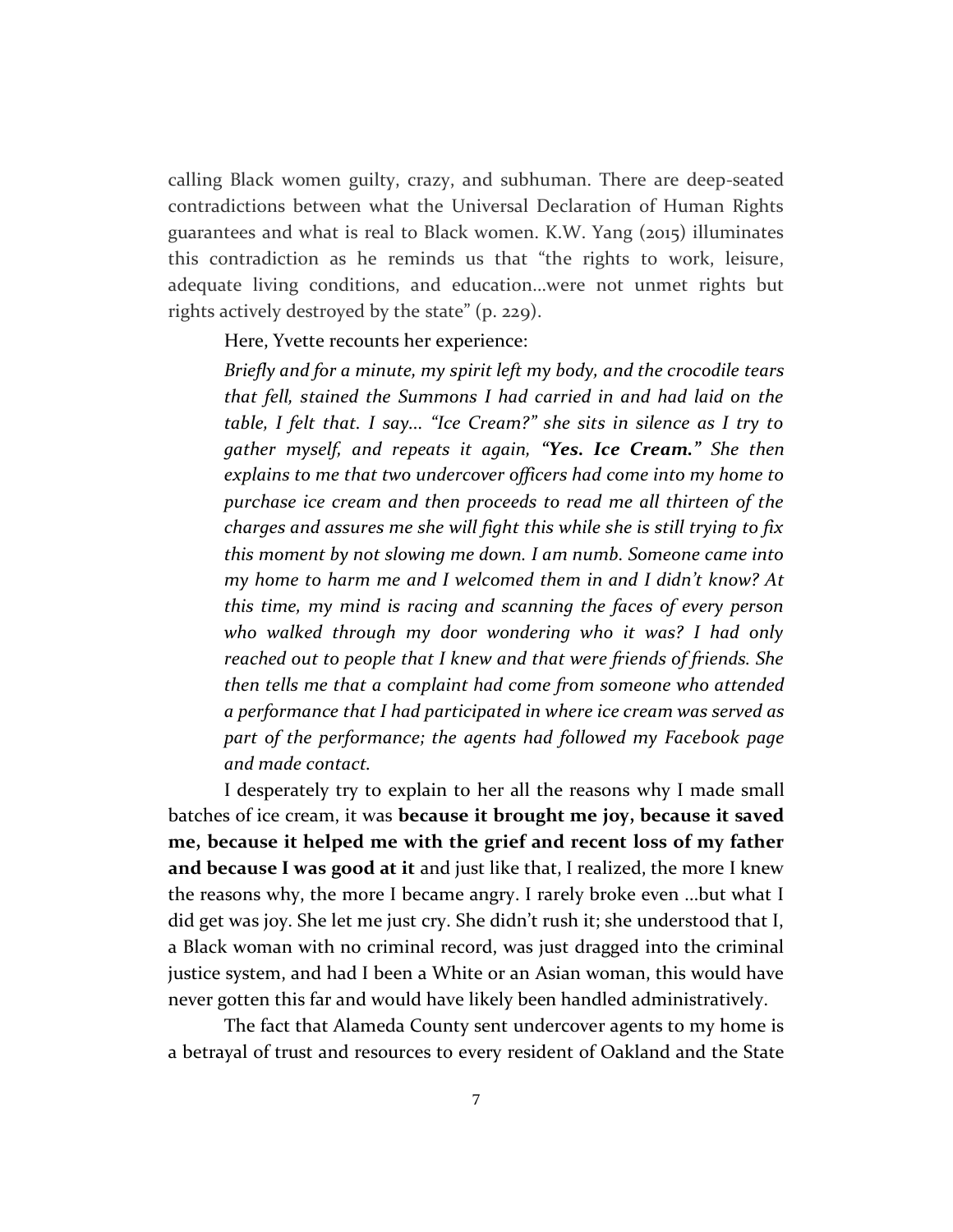of California. What could and should have been handled administratively, was instead handled by spending thousands and thousands of dollars and resources, spread across local and state agencies, laboratories, and departments to prosecute me for ice cream. It was ice cream, not crack; why the force? Why did they NOT directly send me a cease and desist letter? They knew how to contact me.

*My home, where I laid my head down had become a crime scene, and I didn't even know it.*

On May 30, 2018, I was required to turn myself into Santa Rita Jail for fingerprinting and booking. The Booking Officer had no record of me in the system, nor how to book me, despite the paperwork that I presented. He, himself a guy with lines on his face that looks like he has seen it all, was slightly disgusted after he spent 20 minutes trying to understand how to "charge" me. I was told to wait two hours in the lobby for "booking hours". When the two hours passed, I was led into the jail by two young sheriffs who stayed in character for fingerprints and mugshots and released two hours later. I walked out dazed; I was met by my friend Amber who came to meet me as support, who looked me lovingly in the eyes and just let me just be broken. I remember walking out thinking...*Wait. I was just assaulted by the criminal justice system, who do I call?*

Matthew Bettramo, an overzealous District Attorney, who stands no more than  $5'$ 4 in shoes, was the prosecuting DA. He had built a case and threw the whole force of the law at me involving Alameda County's Environmental Health, The California Department of Food and Agriculture, The State of California Milk Advisory Board, and a few testing labs.

On June 24, 2018, exhausted, in fear and broken, I had agreed to a "Deferred Prosecution" ... essentially probation, in exchange for "one year of not getting in trouble." Two months later, on August 18, 2018, the Senate passed Assembly Bill 626 – and one month later on September 18, 2018, Assembly Bill 626 the Homemade Food Operations Act (AB 626) was signed into law by then-Governor Jerry Brown. The legislation allows independent cooks to start small cooking operations from their home kitchens. And why was this not considered in my defense?

Ellen and Amber supported me through this process and in court.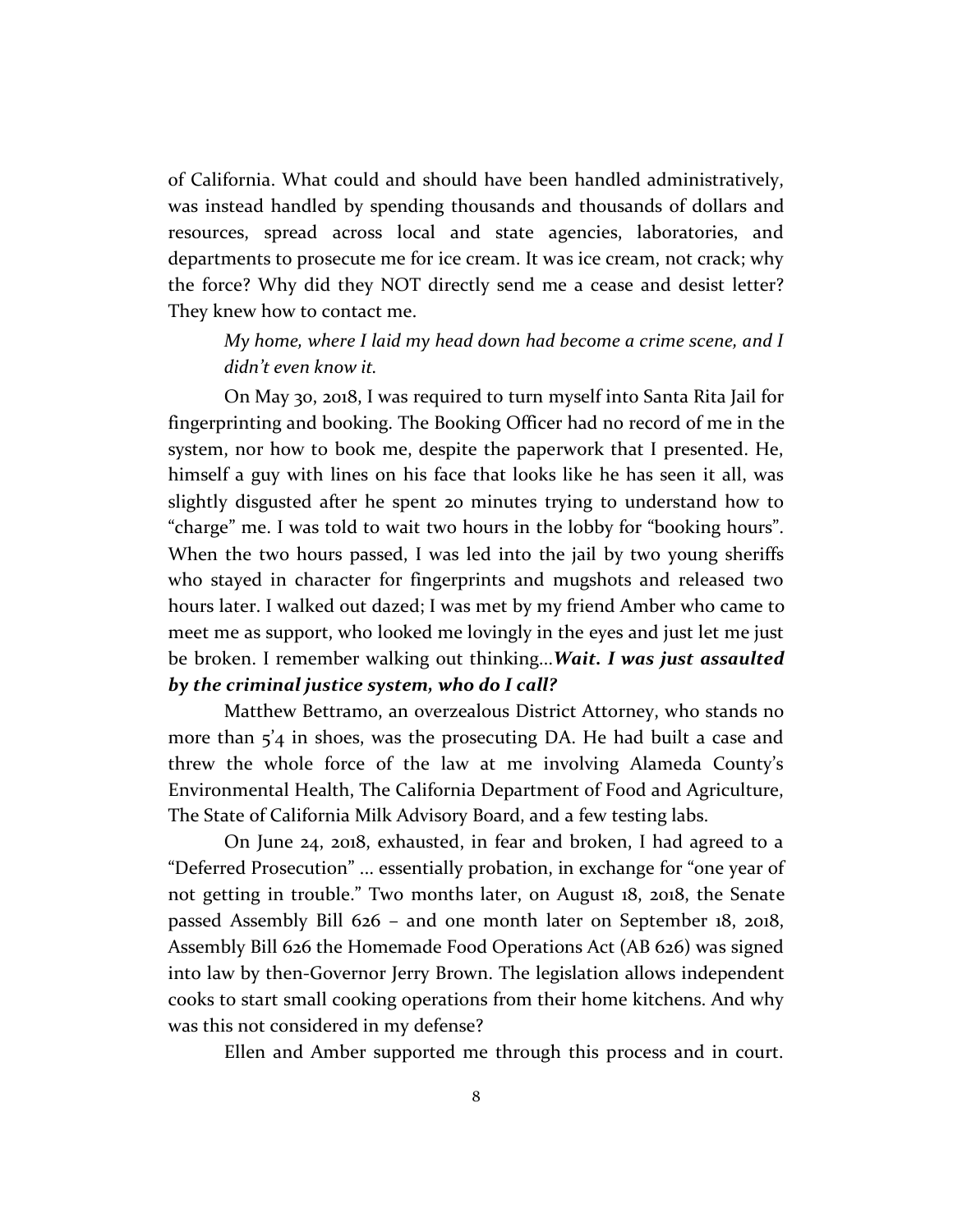They had researched resources, held my tears and shame, and got angry too. I sat amongst people who were before the judge for a lot of reasons, probation violations, drunk driving charges, domestic violence charges. We watched a Black woman who was a new mother breastfeeding, standing before the judge, and a room full of White men as she petitioned the judge "I am a breastfeeding mother." She was handcuffed and sent to jail for a minor offense.

#### **"I just want to be restored" -Yvette**

Yvette's experience is common amongst Black women because we are policed for seeking joy and healing while creating change in our community. House/Full of Blackwomen provides meals, healing spaces, and support in Oakland similar to the work of the Black Panthers, a political organization that fought against the oppression of Black people and offered direct service to communities across the nation including The Free Breakfast Program and the People's Medical Clinic (Marobia, 2016). Fred Hampton, Chairman of the Chicago chapter, was also persecuted for "ice cream" charges. He was falsely accused of robbing an ice cream truck for \$71 and was sentenced to serve two to five years in the Menard Penitentiary (Palmer, 2009). Certainly, these deliberate attacks have nothing to do with ice cream and everything to do with an oppressive State's historic and futuristic strategy to police the humanity of Black people as a means to sustain their false social position as inferior subjects for profit and subjugation.

The Insistence Movement is important to House/Full because insistence regenerates a tangible connection between humanity and what it holds as sacred: health, nature, having a stable home, making ice cream, community, ancestry, art, and much more. When we truly bear witness to the dance that happens between power and humanity, we realize that our insistence lifts the veil and pivots power in our favor enabling us to set the terms and the foundation for radical change. Over time, the corrupt system that Baldwin (1969) refers to loses power as it tumbles over itself responding, and therefore yielding, to the direction of unshackled Black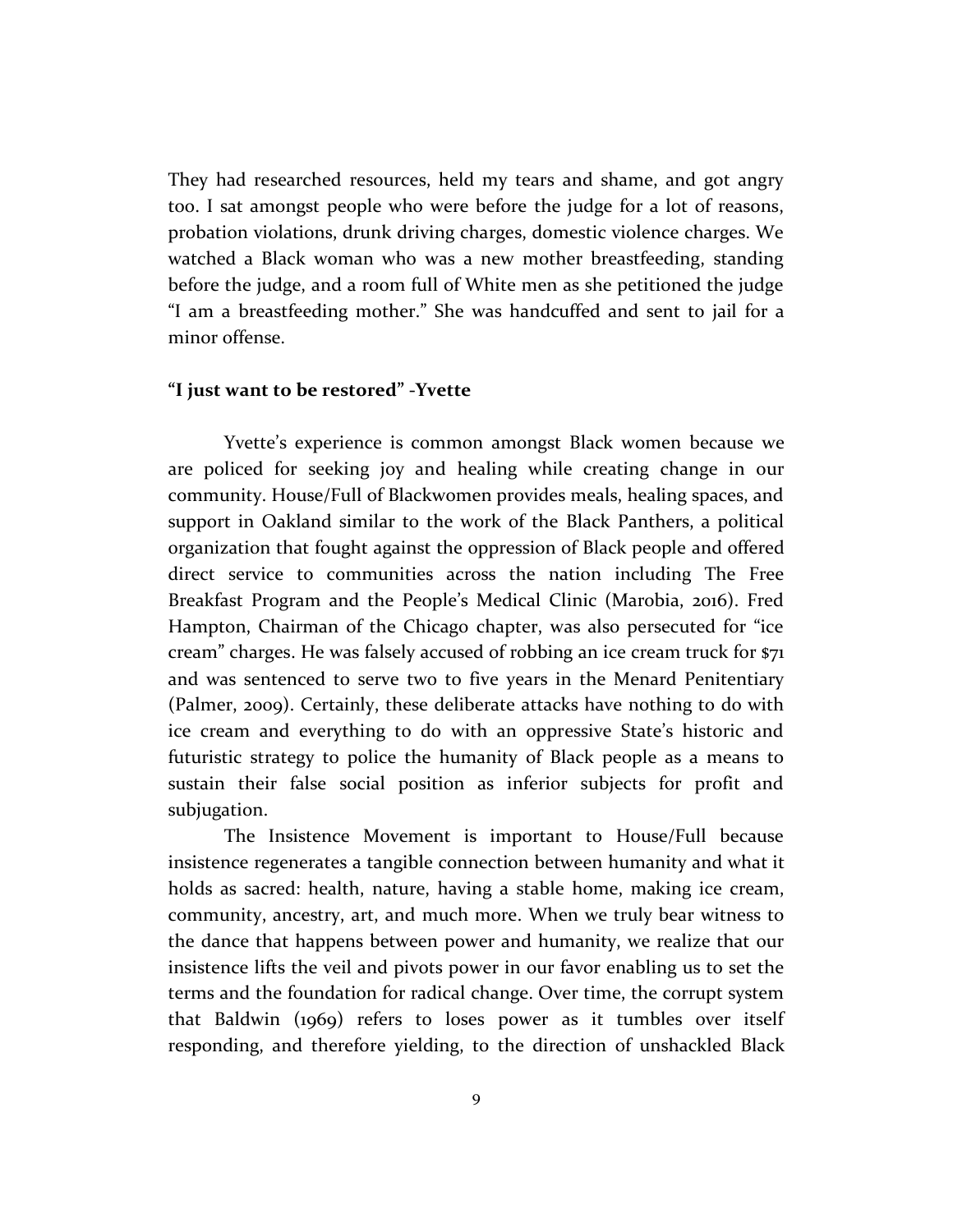improvisation until it can no longer exist comfortably within the layers of change we shape.

House/Full of Blackwomen rises up in its full expression of dignity and humanity insisting and conjuring a bridge that leads Black women to their inherent right to beautiful, restored, joyful life. Their work is a portal to the world as it should be—a world where the colonial White gaze is not the gatekeeper to basic necessities like housing and safety. Instead, this world honors human rights as a living guide to our collective liberation.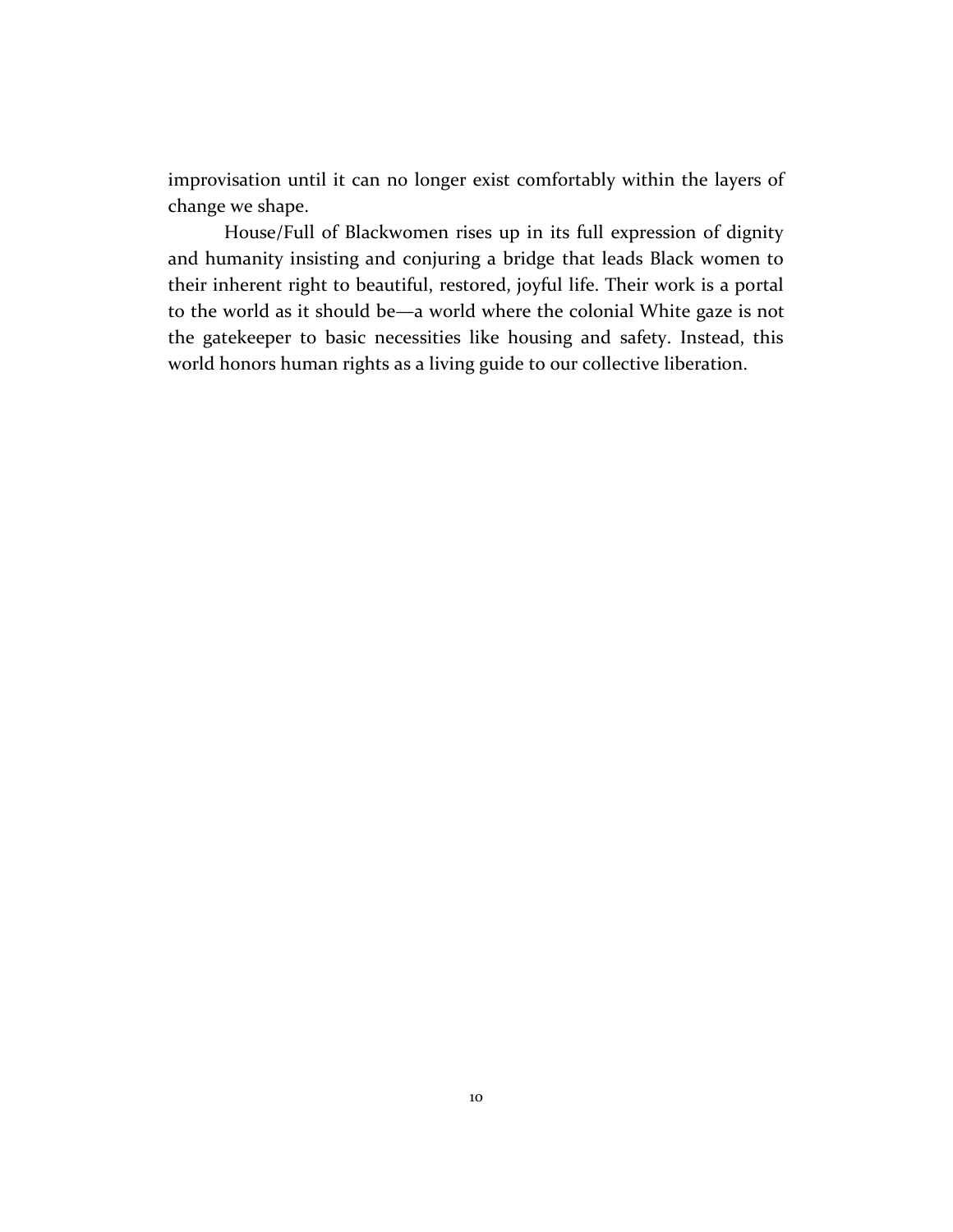#### **References**

- Davis, A. (1972). Reflections on the Black woman's role in the community of Slaves. *The Massachusetts Review, 13*(1/2), 81-100.
- Horton, S. (2007, December 22). *Roosevelt on Human Rights in the Small Places*. Harpers.Org. [https://harpers.org/2007/12/roosevelt-on](https://harpers.org/2007/12/roosevelt-on-%09human-rights-in-the-small-places/)[human-rights-in-the-small-places/](https://harpers.org/2007/12/roosevelt-on-%09human-rights-in-the-small-places/)
- Lorde, Audre. (1984). *Sister outsider: essays and speeches*. Crossing Press.
- L.F. Palmer, J. (2018, December 04). Prelude to a Murder. https[://www.thenation.com/article/archive/prelude-murder/](http://www.thenation.com/article/archive/prelude-murder/)
- Morabia, A. (2016). Unveiling the Black Panther Party Legacy to Public Health. *American Journal of Public Health, 106*(10), 1732-1733. doi:10.2105/ajph.2016.303405
- United Nations (1948). *United Nations Universal Declaration of Human Rights*. https[://www.un.org/en/universal-declaration-human](http://www.un.org/en/universal-declaration-human-rights/)[rights/](http://www.un.org/en/universal-declaration-human-rights/)
- Yang, K.W. (2015). Afterword: Will human rights be decolonizing? In Katz, & A.M. Spero, A.M. (Eds.), *Bringing human rights education to US Classrooms* (pp. 225-235). Palgrave.